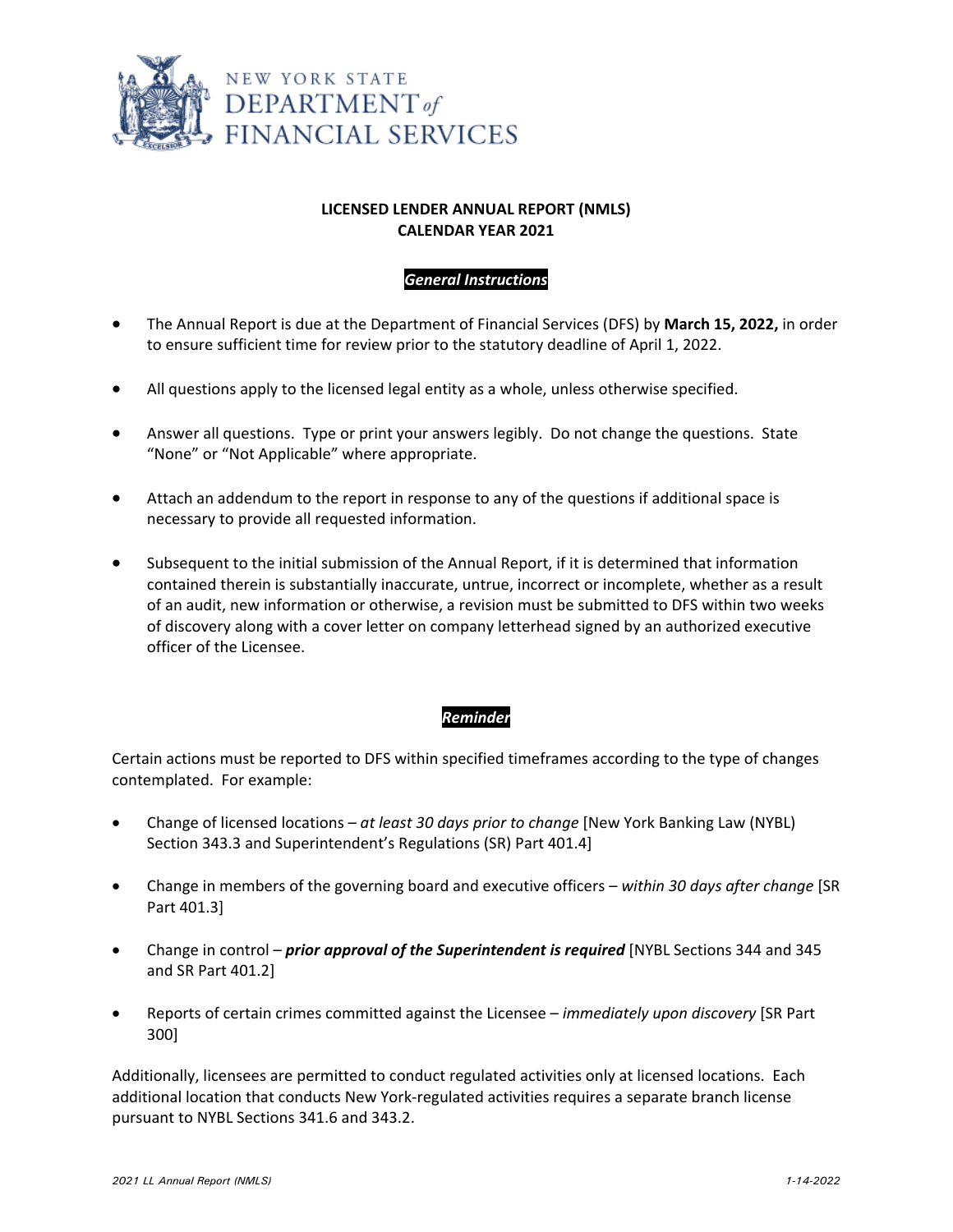#### **NYS DFS 2021 LICENSED LENDER ANNUAL REPORT**

#### **SCHEDULE A ‐ GENERAL INFORMATION**

- 1. Full legal name of the Licensee:
- 2. All locations where New York licensed lender-authorized business was conducted during the reporting year:

| <b>Complete Address</b> | <b>Contact</b> | Phone | <b>Email Address</b> |
|-------------------------|----------------|-------|----------------------|
|                         |                |       |                      |
|                         |                |       |                      |
|                         |                |       |                      |
|                         |                |       |                      |

- 3. Trade associations in which the Licensee is a member:
- 4a. Indicate the total dollar volume of credit transaction acquired nationwide during the reporting period.
- 4b. Indicate the percentage of credit transactions in each category, relative to the total dollar volume of credit transactions acquired nationwide during the reporting period. (The percentages should total 100% unless no credit transactions were acquired.)
	- Direct assignment from dealer or vendor
	- Contracts bought from another licensed lender/sales finance company to be held until maturity
	- Contracts bought from another licensed lender/sales finance company to be securitized
	- **Contracts bought as distressed assets**
	- Other (*provide details*):
- 5. List all the Licensee's banking relationships:

| <b>Bank</b> | <b>Account Type*</b> | <b>Branch Address where the Account is Held</b> |
|-------------|----------------------|-------------------------------------------------|
|             |                      |                                                 |
|             |                      |                                                 |
|             |                      |                                                 |
|             |                      |                                                 |
|             |                      |                                                 |

*\* For example: operating account, trust account, line of credit, loan, etc.*

6. Is the Licensee engaged in lines of business other than the licensed lender‐authorized business?

*(Yes or No)* If "Yes", provide details: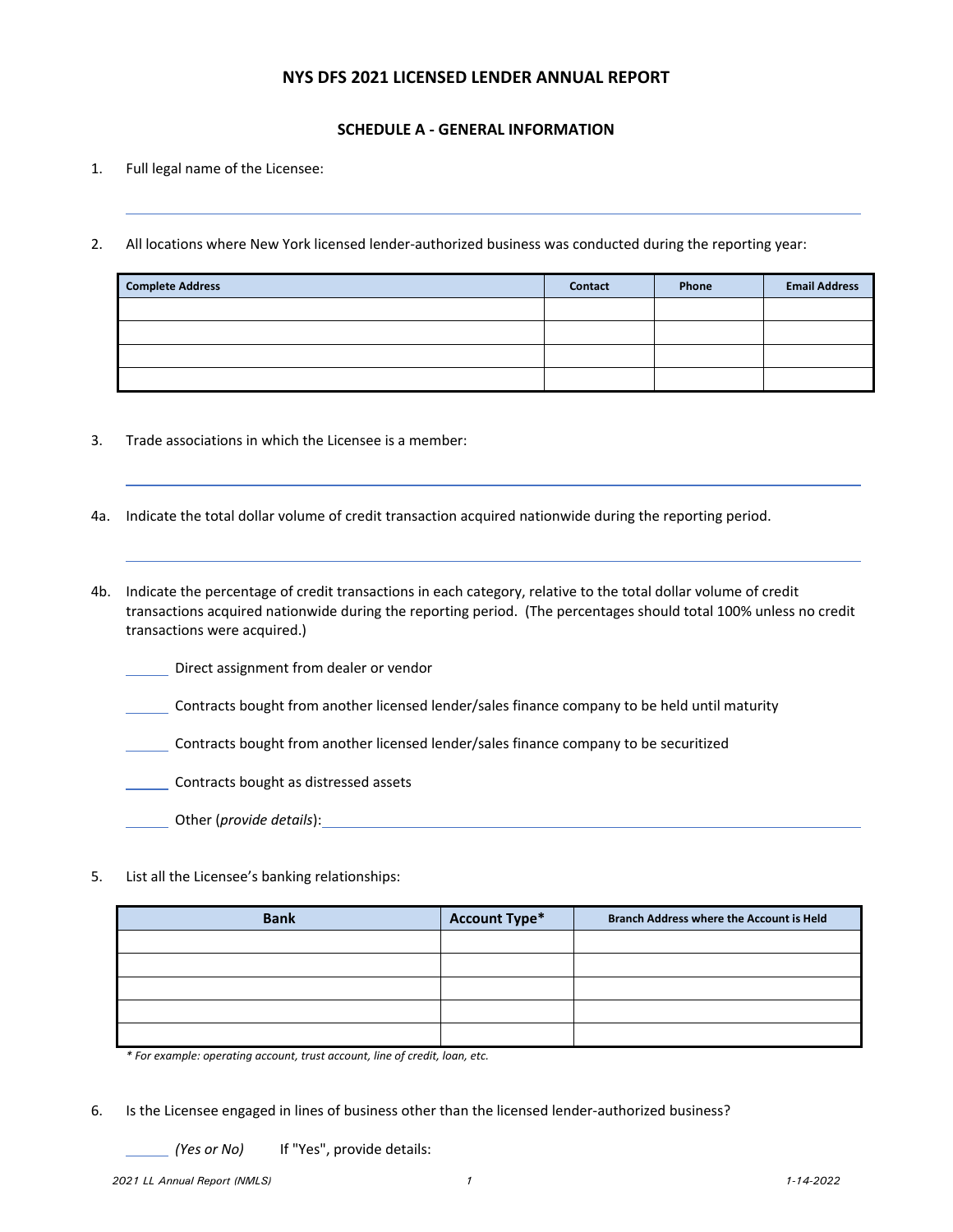| Pursuant to SR Part 401.12(b) & (c), the Licensee is required to file with the Superintendent a copy of its forms of |
|----------------------------------------------------------------------------------------------------------------------|
| loan agreement or related security instruments used in its licensed lender operation within 30 business days after   |
| issuance. Attach a copy of such forms currently in use, which must indicate the issuance date.                       |

- 8. Pursuant to SR Part 401.12(a) & (c), the Licensee is required to file with the Superintendent a copy of its charts setting forth rates or amounts of interest used in its licensed lender operation within 30 business days after issuance. *Attach* a copy of such charts currently in use, which must indicate the issuance date.
- 9. Predominant basis used for computing charges: (*Mark one*)

Precomputation

**Simple Interest Basis** 

- 10. Lists of the Licensee's owners, partners, stockholders with 10% or more of voting stock in the Licensee, members of the governing board, LLC members/managers, and executive officers.
- 11. Pursuant to NYBL Sections 341.5 and 342 and SR Parts 401.1(b)(1) and 401.2(b), throughout the reporting year and at all times since, has the Licensee maintained at least **\$50,000 in liquid assets** (i.e. cash and cash equivalents) **per licensed location** (account segregation not necessary)?

| (Yes or No) | If "No", provide details: |
|-------------|---------------------------|
|             |                           |

12. Pursuant to SR Parts 401.1(b)(2) and 401.2(b), throughout the reporting year and at all times since, has the Licensee maintained at least \$**100,000 in net worth per licensed location** (account segregation not necessary)?

*(Yes or No)* If "No", provide details:

13. Pursuant to SR Parts 401.1(b)(3) and 401.2(b), throughout the reporting year and at all times since, has the Licensee maintained a **confirmed line of credit of at least \$100,000** issued by a banking institution incorporated under the laws of the United States or any state or an insurance company?

*(Yes or No)* 

If "Yes", *attach* a signed letter on the issuer's letterhead confirming the issuer's name and address, and the dollar amount, starting date and expiration date of such confirmed line of credit.

If "No", provide details: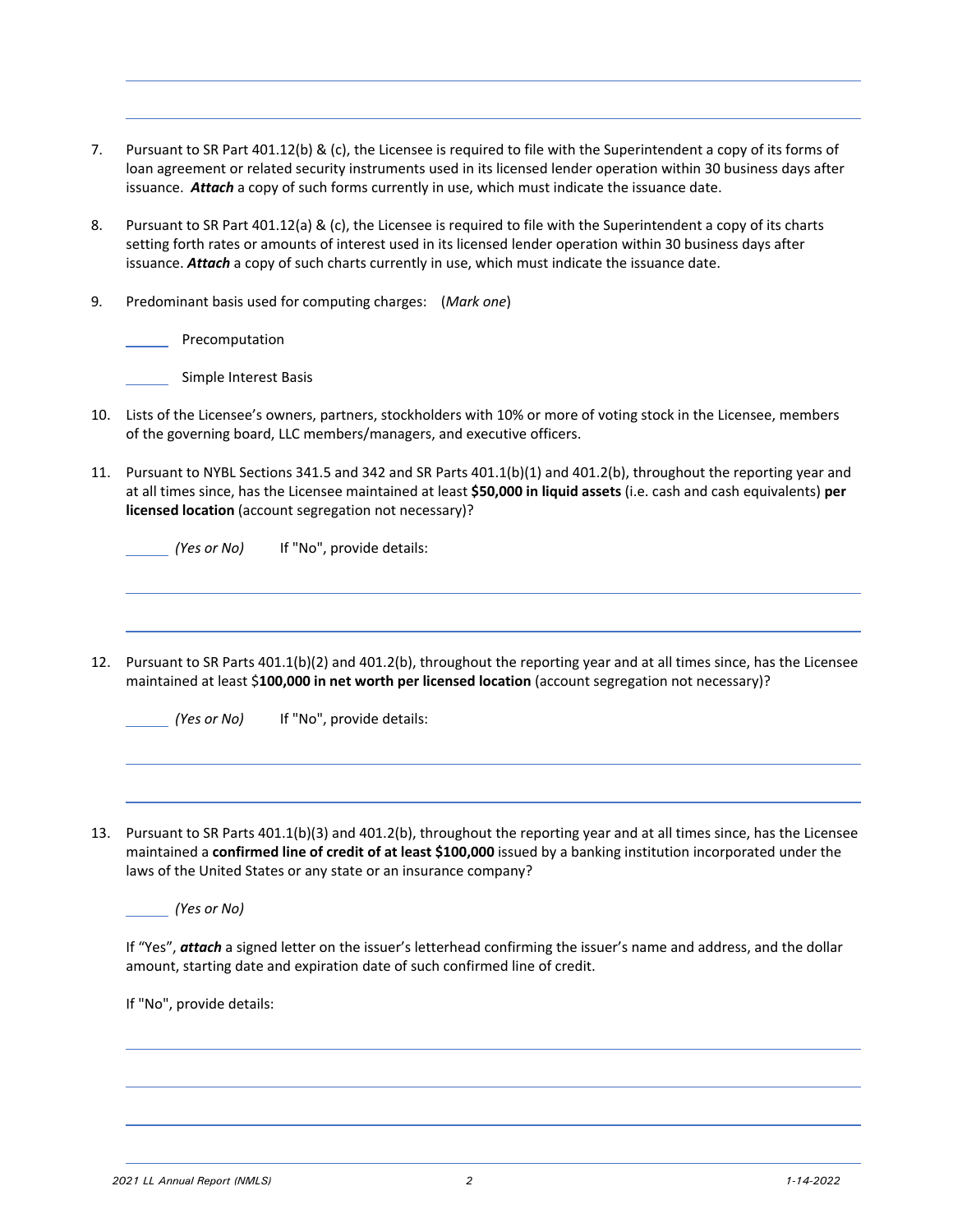14. Have any of the following individuals and entities been involved in any of the following listed matters in the reporting year and at any time since?

#### **Individuals and entities**:

- The Licensee
- Any of the Licensee's immediate, intermediate, or ultimate parent, affiliate, and subsidiary companies
- Any of the Licensee's owners, partners, stockholders with 10% or more of voting stock in the Licensee, members of the governing board, LLC members/managers, and executive officers

#### **Listed matters**:

- Felony conviction or guilty plea to felony
- Court proceeding or lawsuit *in which any of the above‐listed individuals and entities was named a defendant*
- Investigation, civil or criminal
- Judgment
- Monetary penalty
- Regulatory or supervisory action
- Settlement reached after a lawsuit, claim or court proceeding in which any of the above-listed individuals and *entities was named a defendant*

*(Yes or No)* 

If "Yes", provide details. In addition, for the reported court proceedings, lawsuits and settlements, *attach* to the report a signed statement from legal counsel on whether the court proceedings, lawsuits and settlements, when aggregated, would materially impact the Licensee's financial condition and/or ability to meet obligations.

15. Person responsible for completion of this report:

Full Name **Title Phone** Email **Email** 

<u> 1989 - Andrea Santa Andrea Andrea Andrea Andrea Andrea Andrea Andrea Andrea Andrea Andrea Andrea Andrea Andr</u>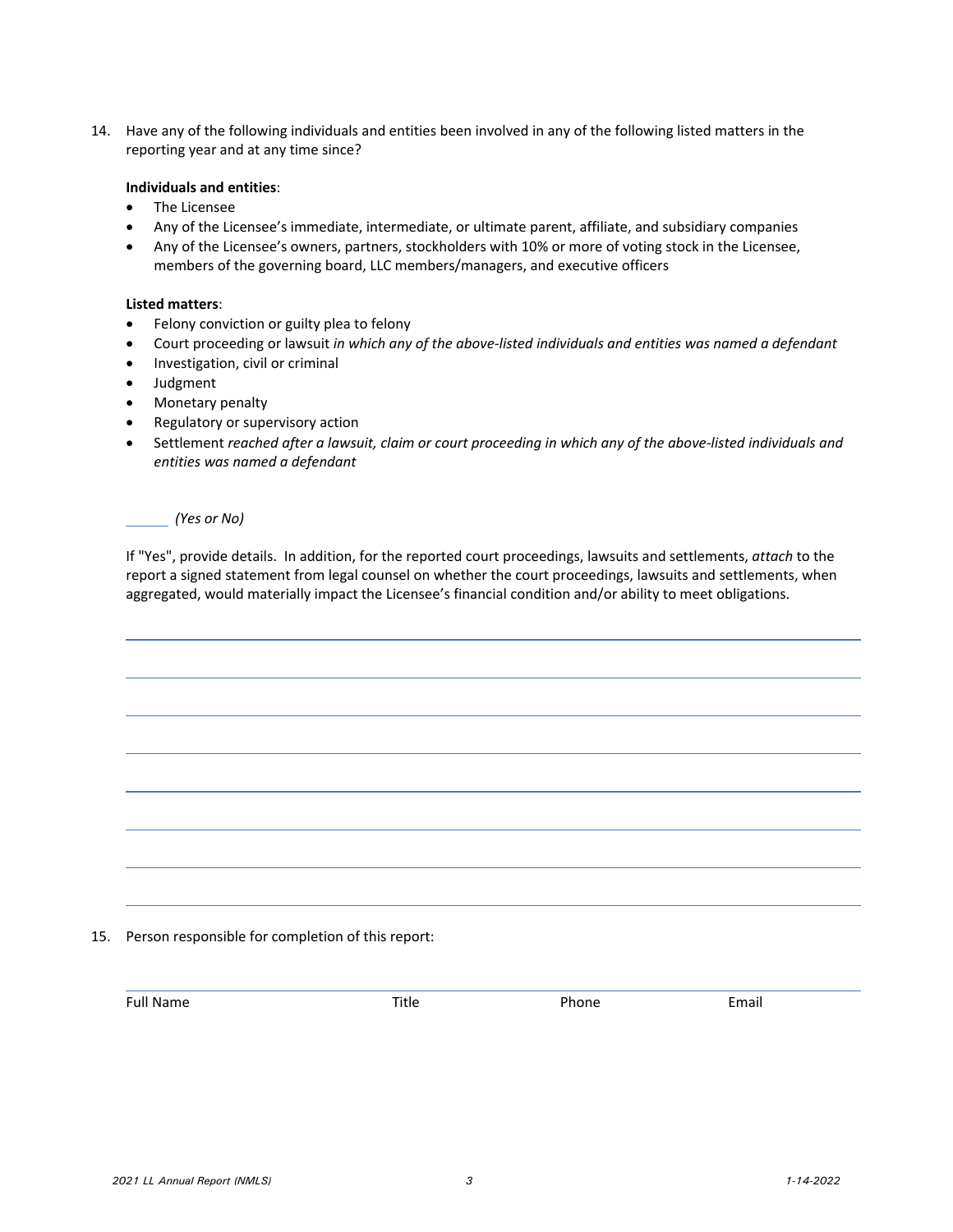#### **SCHEDULE B – STATEMENT OF FINANCIAL CONDITION**

*As of the end of the reporting year*

*Round to the nearest dollar.*

| <b>Assets</b>  |                                                                        | Inside and<br>outside NYS | <b>NYS Only</b> |
|----------------|------------------------------------------------------------------------|---------------------------|-----------------|
| $\mathbf{1}$   | Consumer loans receivable (gross)                                      |                           |                 |
|                | Consumer loans receivable (net)                                        |                           |                 |
| $\overline{2}$ | Retail installment paper (gross)                                       |                           |                 |
|                | Retail installment paper (net)                                         |                           |                 |
| 3              | Commercial loans receivable (gross)                                    |                           |                 |
|                | Commercial loans receivable (net)                                      |                           |                 |
| 4              | Other loans receivable (gross)                                         |                           |                 |
|                | Other loans receivable (net)                                           |                           |                 |
|                | Provide details:                                                       |                           |                 |
|                |                                                                        |                           |                 |
|                |                                                                        |                           |                 |
| 5              | Total Loans (sum of lines 1 through 4 - net amount)*                   |                           |                 |
| 6              | Cash on hand and in banks                                              |                           |                 |
| 7              | Marketable securities                                                  |                           |                 |
| 8              | Accounts receivable                                                    |                           |                 |
| 9              | Other short-term assets                                                |                           |                 |
| 10             | Total Loans and Current Assets (sum of lines 5 through 9)              |                           |                 |
| 11             | Furniture, fixtures & equipment, and automobiles (less depreciation)   |                           |                 |
| 12             | Deferred charges and expenses                                          |                           |                 |
| 13             | Other assets                                                           |                           |                 |
| 14             | Total Assets (sum of lines 10 through 13)                              |                           |                 |
|                | <b>Liabilities and Capital</b>                                         | Inside and<br>outside NYS |                 |
| 15             | Accounts payable                                                       |                           |                 |
| 16             | Short-term funds borrowed from banks                                   |                           |                 |
| 17             | Short-term funds borrowed from parent company or affiliates            |                           |                 |
| 18             | Short-term funds borrowed from other creditors                         |                           |                 |
| 19             | Other short-term liabilities                                           |                           |                 |
| 20             | Total Current Liabilities (sum of lines 15 through 19)                 |                           |                 |
| 21             | Long-term loans payable                                                |                           |                 |
| 22             | Bonds and debentures                                                   |                           |                 |
| 23             | <b>Other liabilities</b>                                               |                           |                 |
| 24             | Total Liabilities (sum of lines 20 through 23)                         |                           |                 |
| 25             | Common stock                                                           |                           |                 |
| 26             | Preferred stock                                                        |                           |                 |
| 27             | Appropriated surplus, capital reserves, and additional paid in capital |                           |                 |
| 28             | Retained earnings/surplus (from line 11 on Schedule D)                 |                           |                 |
| 29             | Total Capital (sum of lines 25 through 28)                             |                           |                 |
| 30             | Total Liabilities and Capital (sum of lines 24 and 29)                 |                           |                 |
|                |                                                                        |                           |                 |

\*Total Loans (NYS only) should be equal to total Volume of Schedule H.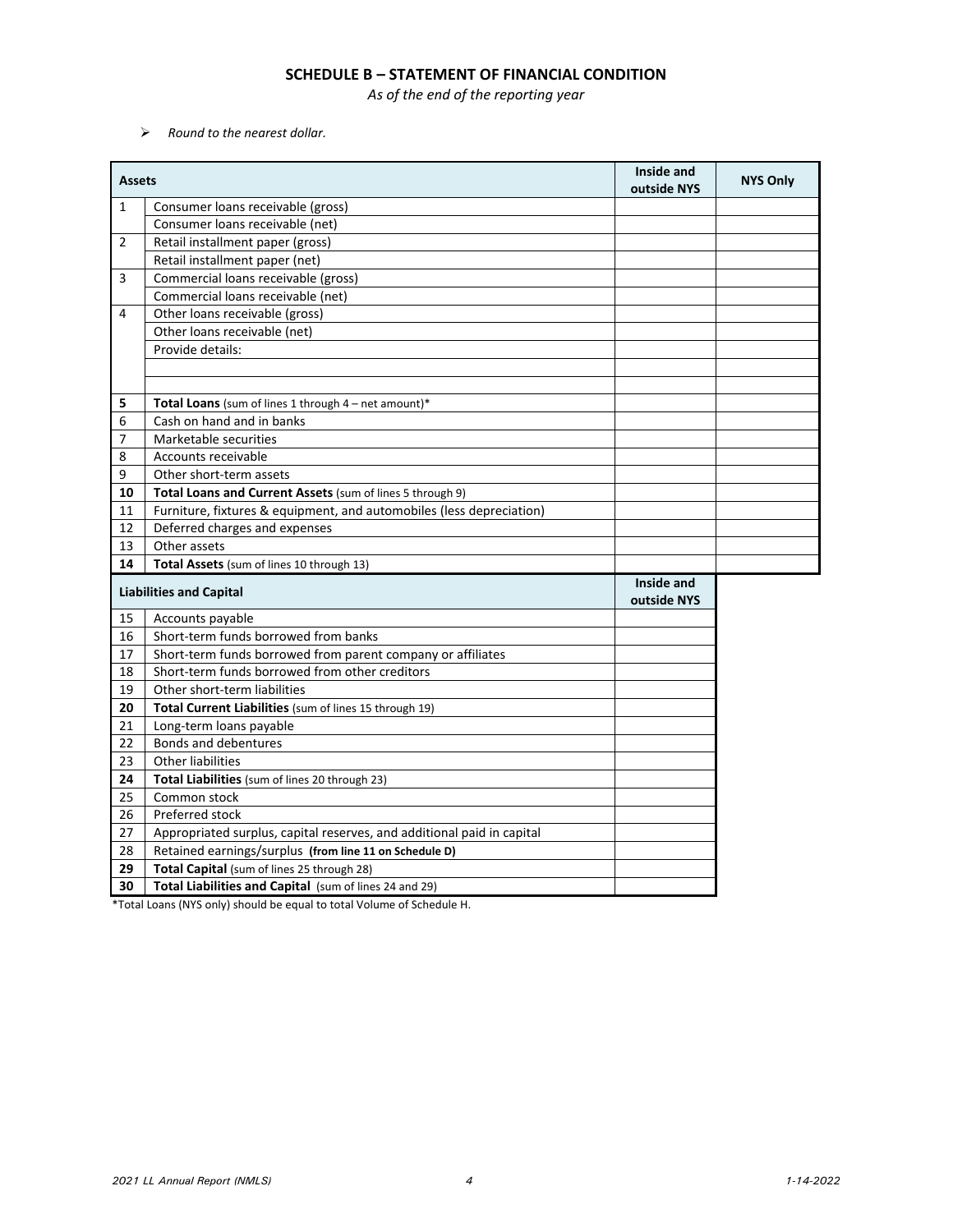#### **SCHEDULE C – STATEMENT OF INCOME AND EXPENSES Related to Licensed Lender‐Authorized Activities\* Only**

*During the reporting year*

- *Report consolidated figures inside and outside New York State.*
- *Round to the nearest dollar.*

| $\mathbf{1}$            | Interest earned                                                                                  |  |
|-------------------------|--------------------------------------------------------------------------------------------------|--|
| 2                       | Service charges earned                                                                           |  |
| 3                       | Deferment charges earned                                                                         |  |
| 4                       | Cancellation and default charges earned                                                          |  |
| 5                       | Total Interest and Charges Earned (sum of lines 1 through 4)                                     |  |
| 6                       | Other income                                                                                     |  |
|                         | Provide details:                                                                                 |  |
|                         |                                                                                                  |  |
|                         |                                                                                                  |  |
|                         |                                                                                                  |  |
| $\overline{\mathbf{z}}$ | Total Operating Income (sum of lines 5 and 6)                                                    |  |
| 8                       | Interest paid:                                                                                   |  |
|                         | (a) on borrowed funds                                                                            |  |
|                         | $\overline{(b)}$ on bonds and debentures                                                         |  |
|                         | (c) on other liabilities                                                                         |  |
| 9                       | Provision for loan losses (see below)                                                            |  |
| 10                      | Selling, general & administrative expenses                                                       |  |
| 11                      | Occupancy and related expenses                                                                   |  |
| 12                      | Salaries & other benefits                                                                        |  |
| 13                      | Depreciation of furniture, fixtures & equipment, and automobiles                                 |  |
| 14                      | Auditing                                                                                         |  |
| 15                      | Insurance and fidelity bonds                                                                     |  |
| 16                      | Legal fees and disbursements                                                                     |  |
| 17                      | Licensing expenses                                                                               |  |
| 18                      | Other expenses                                                                                   |  |
|                         | Provide details:                                                                                 |  |
|                         |                                                                                                  |  |
|                         |                                                                                                  |  |
|                         |                                                                                                  |  |
| 19                      | Total Operating Expenses (sum of lines 8 through 18)                                             |  |
| 20                      | Net Operating Income/Loss (line 7 minus line 19)                                                 |  |
| 21                      | Income taxes                                                                                     |  |
| 22                      | Net Income/Loss related to Licensed Lender-authorized activities<br>(line 20 minus line 21)      |  |
|                         | وبالمستلوث والمرزور المرزام ارتبارا الرميمة ومستواط والمتواصل والمراجع والربيس والرزرا والمتنافذ |  |

\*include any business as permitted by dual authorization

Provision for loan losses – Describe the methodology used to determine the provision for loan losses. (Please use an additional page to present the methodology and submit as an attachment.)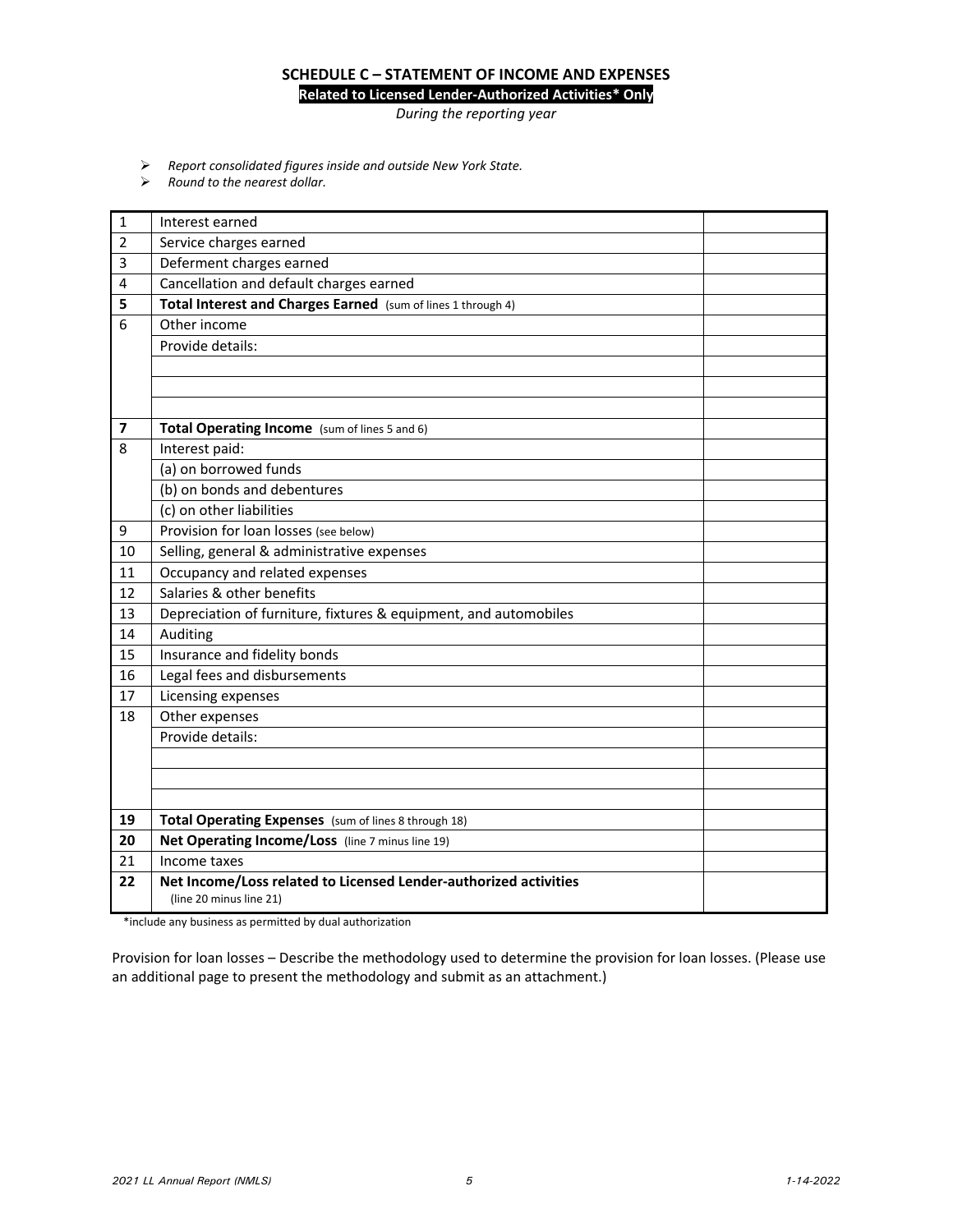#### **SCHEDULE D – RECONCILEMENT OF RETAINED EARNINGS/SURPLUS**

*During the reporting year*

- *Report consolidated figures inside and outside New York State.*
- *Round to the nearest dollar.*

| $\mathbf{1}$   | <b>Beginning Retained Earnings/Surplus*</b>                                                                       |
|----------------|-------------------------------------------------------------------------------------------------------------------|
| $\mathfrak{p}$ | Net income from Licensed Lender-authorized activities<br>(from line 22 on Schedule C - if income is reported)     |
| 3              | Net income from sources other than Licensed Lender-authorized activities<br>(Attach addendum to provide details.) |
| 4              | Other credits to surplus                                                                                          |
|                | Provide details:                                                                                                  |
|                |                                                                                                                   |
|                |                                                                                                                   |
|                |                                                                                                                   |
| 5              | Total Additions (sum of lines 2 through 4)                                                                        |
| 6              | Net loss from Licensed Lender-authorized activities                                                               |
|                | (from line 22 on Schedule C - if loss is reported)                                                                |
| $\overline{7}$ | Net loss from sources other than Licensed Lender-authorized activities                                            |
|                | (Attach addendum to provide details.)                                                                             |
| 8              | Dividends paid                                                                                                    |
| 9              | Other charges to surplus                                                                                          |
|                | Provide details:                                                                                                  |
|                |                                                                                                                   |
|                |                                                                                                                   |
|                |                                                                                                                   |
| 10             | Total Deductions (sum of lines 6 through 9)                                                                       |
| 11             | Ending Retained Earnings/Surplus (line 1 plus line 5 minus line 10)                                               |

\*should be equal to the prior year's line 11 (ending retained earnings/surplus)

#### **SCHEDULE E ‐ VOLUME OF OPERATIONS Related to Licensed Lender‐Authorized Activities\* Only**

*During the reporting year*

|                     |                           | <b>NYS Loans Only</b>      |  |  |  |
|---------------------|---------------------------|----------------------------|--|--|--|
| <b>Month</b>        | <b>Number of Accounts</b> | Volume<br>(Nearest Dollar) |  |  |  |
| January             |                           |                            |  |  |  |
| February            |                           |                            |  |  |  |
| March               |                           |                            |  |  |  |
| April               |                           |                            |  |  |  |
| May                 |                           |                            |  |  |  |
| June                |                           |                            |  |  |  |
| July                |                           |                            |  |  |  |
| August              |                           |                            |  |  |  |
| September           |                           |                            |  |  |  |
| October             |                           |                            |  |  |  |
| November            |                           |                            |  |  |  |
| December            |                           |                            |  |  |  |
| <b>Annual Total</b> |                           |                            |  |  |  |

\*include any business permitted by dual authorization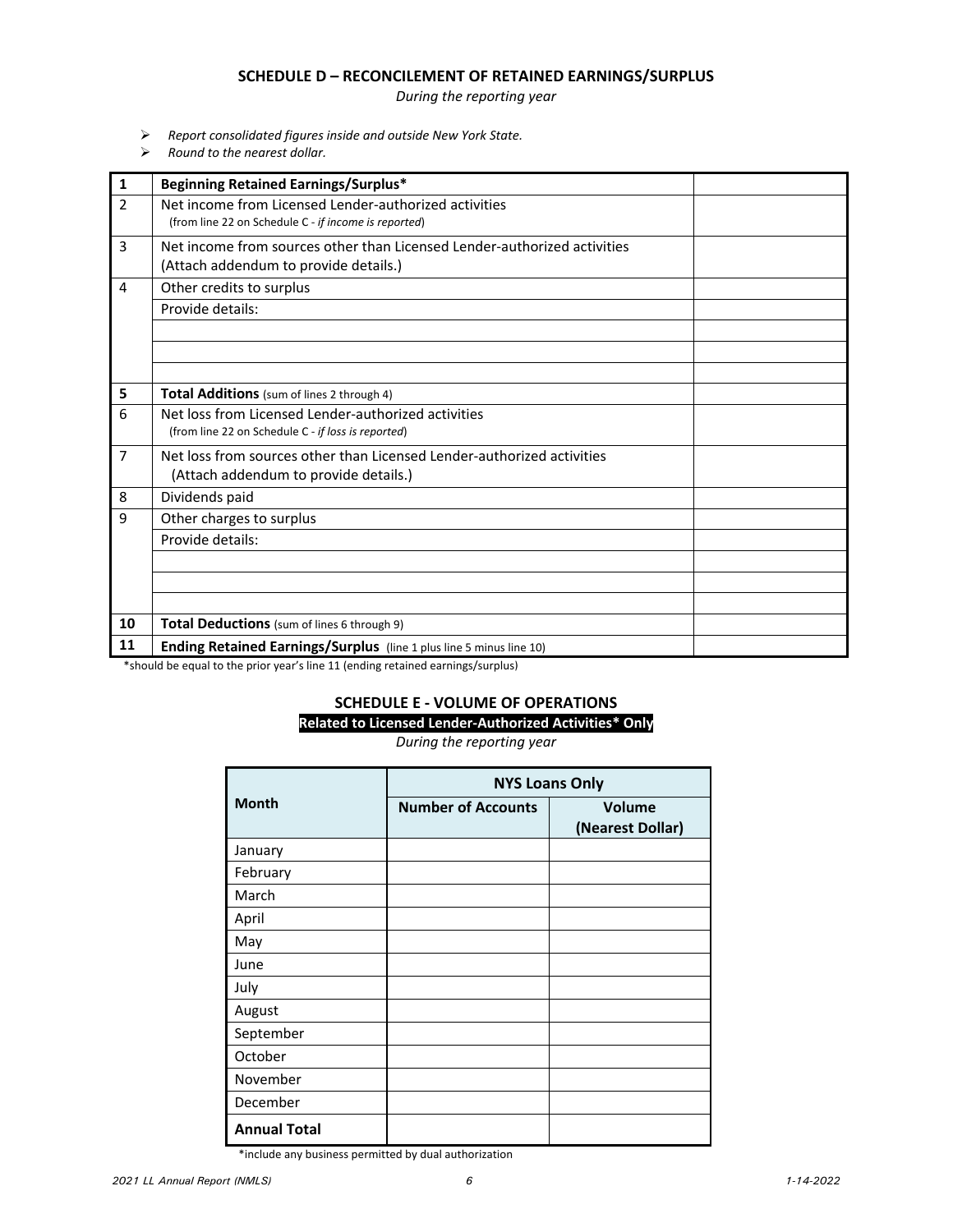# **SCHEDULE F – LICENSED LENDER‐AUTHORIZED LOANS SOLD**

*During the reporting year (New York State Only)*

|                     |               | Loans sold with servicing<br>retained by<br>the Licensee |               | Loans sold without servicing<br>retained by<br>the Licensee |               | <b>Total Loans sold</b> |
|---------------------|---------------|----------------------------------------------------------|---------------|-------------------------------------------------------------|---------------|-------------------------|
| <b>Purchased By</b> | <b>Number</b> | <b>Nearest Dollar</b>                                    | <b>Number</b> | <b>Nearest Dollar</b>                                       | <b>Number</b> | <b>Nearest Dollar</b>   |
|                     |               |                                                          |               |                                                             |               |                         |
|                     |               |                                                          |               |                                                             |               |                         |
|                     |               |                                                          |               |                                                             |               |                         |
|                     |               |                                                          |               |                                                             |               |                         |
|                     |               |                                                          |               |                                                             |               |                         |
|                     |               |                                                          |               |                                                             |               |                         |
|                     |               |                                                          |               |                                                             |               |                         |
|                     |               |                                                          |               |                                                             |               |                         |
| <b>TOTAL</b>        |               |                                                          |               |                                                             |               |                         |

# **SCHEDULE G – DELINQUENCIES, DEFAULTS & LOSSES**

*As of the end of the year*

*Round to the nearest dollar.*

|                |                                                                  | Inside and Outside NYS <sup>1</sup> |      |      | NYS Only <sup>2</sup> |      |      |
|----------------|------------------------------------------------------------------|-------------------------------------|------|------|-----------------------|------|------|
|                |                                                                  | 2021                                | 2020 | 2019 | 2021                  | 2020 | 2019 |
| $\mathbf{1}$   | Loans past due 30 days<br>or more and still<br>accruing interest |                                     |      |      |                       |      |      |
| $\overline{2}$ | Loans in nonaccrual<br>status                                    |                                     |      |      |                       |      |      |
| 3              | Loans in Collection<br>(% of total loan balance)                 | %                                   | %    | %    | %                     | %    | $\%$ |
| 4              | Licensee's definition of<br>Loans in Collection                  |                                     |      |      |                       |      |      |
| 5              | Default Rate<br>(% of total loan balance)                        | $\%$                                | $\%$ | %    | $\%$                  | %    | $\%$ |
| 6              | Licensee's definition of<br>Default                              |                                     |      |      |                       |      |      |
| $\overline{7}$ | Actual Loan Losses<br>(during the reporting year)                |                                     |      |      |                       |      |      |

<sup>1</sup> Report only loans authorized under Article 9 of the New York Banking Law and similar loans in other states.

<sup>2</sup> Report only loans authorized under Article 9 of the New York Banking Law.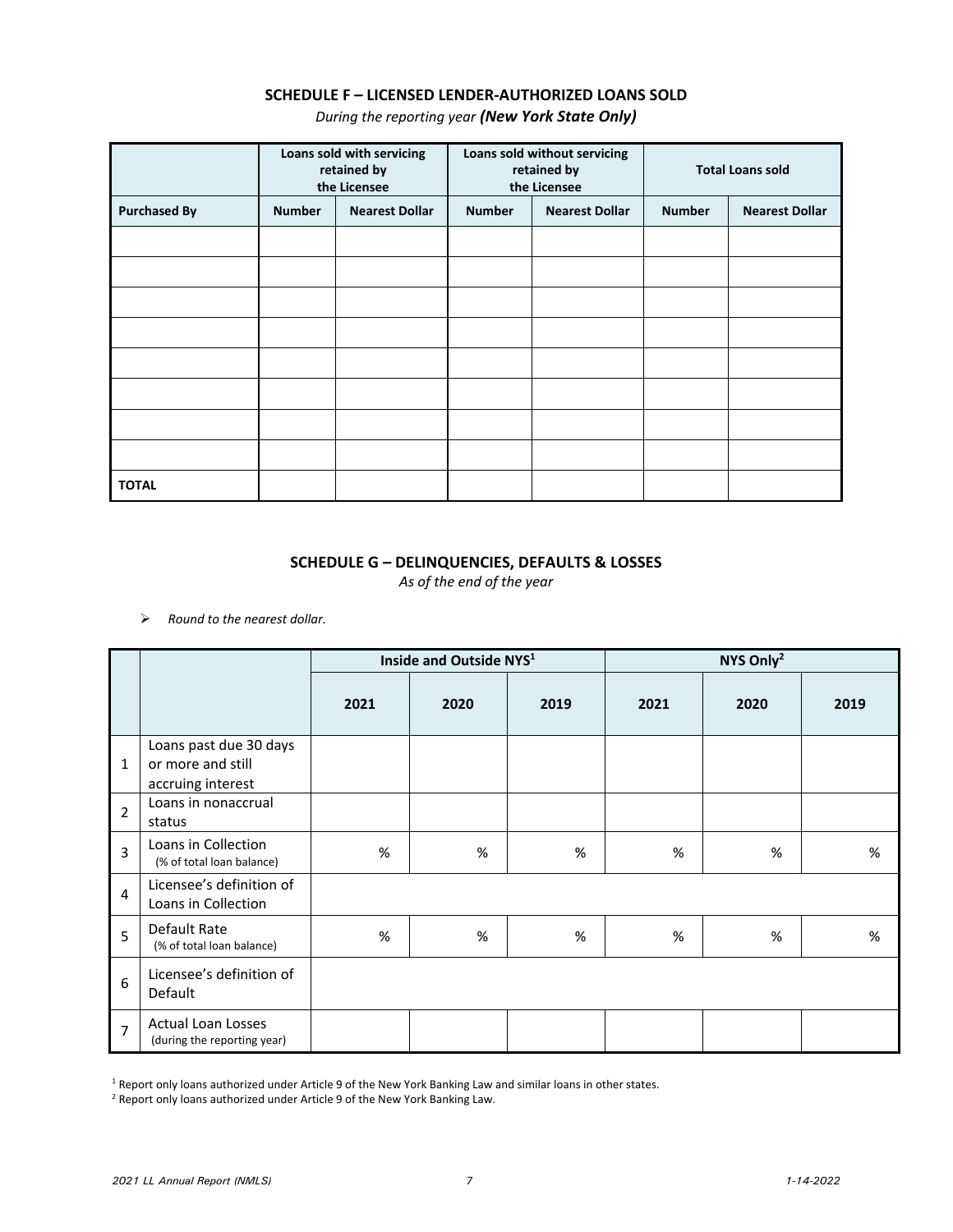#### **SCHEDULE H ‐ LOAN DATA BY LOCATIONS**

*As of the end of the reporting year*

- *A separate form of Schedule H must be submitted for each location, regardless of whether the location is physically inside or outside New York State.*
- $\triangleright$  The total dollar volume of each line of all forms of Schedule H must agree with the same line as *reported in the NYS Only column in Schedule B.*
- $\triangleright$  For the annual report and assessment purposes, a loan that was originated in New York or to a New York borrower must be included in the annual report as a New York loan regardless of the borrower's *subsequent and current residency.*

Complete location address:

|   |                                               |                              | <b>NYS Loans Only</b>      |
|---|-----------------------------------------------|------------------------------|----------------------------|
|   | Loans                                         | Number of<br><b>Accounts</b> | Volume<br>(Nearest Dollar) |
|   | Consumer loans receivable (net)               |                              |                            |
|   | Retail installment paper (net)                |                              |                            |
| 3 | Commercial loans receivable (net)             |                              |                            |
|   | Other loans receivable (net)                  |                              |                            |
|   | <b>Total Loans</b> (sum of lines 1 through 4) |                              |                            |

### **SCHEDULE I – SUBPRIME LOANS**

*As of the end of the reporting year*

- 1. Percentage of the Licensee's New York loans (in terms of dollar volume) that were subprime:
	- %
- 2. Percentage of the Licensee's loans nationwide (in terms of dollar volume) that were subprime:

 $\sim$  %

- 3. What are the Licensee's criteria for identifying subprime loans (e.g. borrowers with FICO scores of less than 640)?
- 4. What has been the trend in subprime loans in these loan portfolios over the past five years?